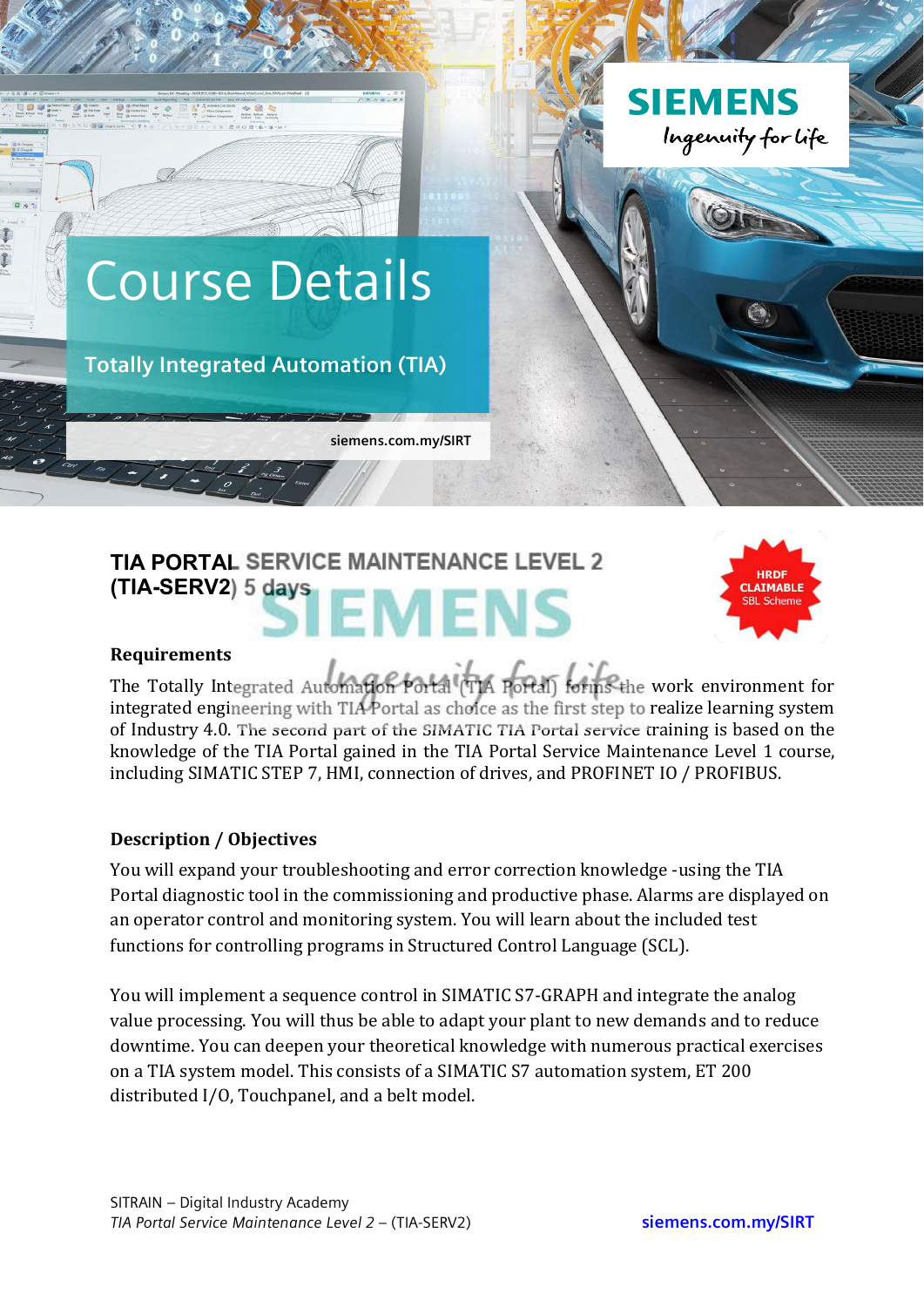

## **Content**

- Understand the interaction of TIA components
- Understand, adapt, and expand given STEP 7 programs, including with step sequences and analog value processing
- Systematically diagnose and correct hardware and software errors in the SIMATIC S7 automation system with the diagnostic tools of the TIA Portal engineering portal
- Use the test functions in Structured Control Language (SCL)
- Perform specific commissioning of TIA components
- Adapt your WinCC configuration to new requirements through small modifications or extensions

## **Target Group**

Technical/Maintenance Manager, Programmers.

## **Contact Information**

SIEMENS MALAYSIA SDN. BHD. (93008-X) HRDF Training Provider ID: 13213/82

| SITRAIN - Digital Industry Academy,        |
|--------------------------------------------|
| <b>SITRAIN Training Center</b>             |
| Level 15-1, CP Tower, No. 11, Jalan 16/11, |
| Pusat Dagang Seksyen 16, La GLAM           |
| 46350 Petaling Jaya, Selangor.             |
|                                            |

Helpdesk: 1800 808 8888 E-mail: industry.my@siemens.com e-Pass: https://siemens.asia/e-pass\_v2/ASEAN/main/ Website: siemens.com.mv/SIRT

**Bank Details** 

| <b>Bank Name:</b>           | Deutsche Bank (M) Bhd            |
|-----------------------------|----------------------------------|
| <b>Bank Account Number:</b> | 0020768000                       |
| <b>Bank Address:</b>        | 18th – 20th Floor, Menara IMC 8, |
|                             | Jalan Sultan Ismail,             |
|                             | 50250, Kuala Lumpur              |
| <b>Bank Swift Code:</b>     | <b>DEUTMYKLXXX</b>               |